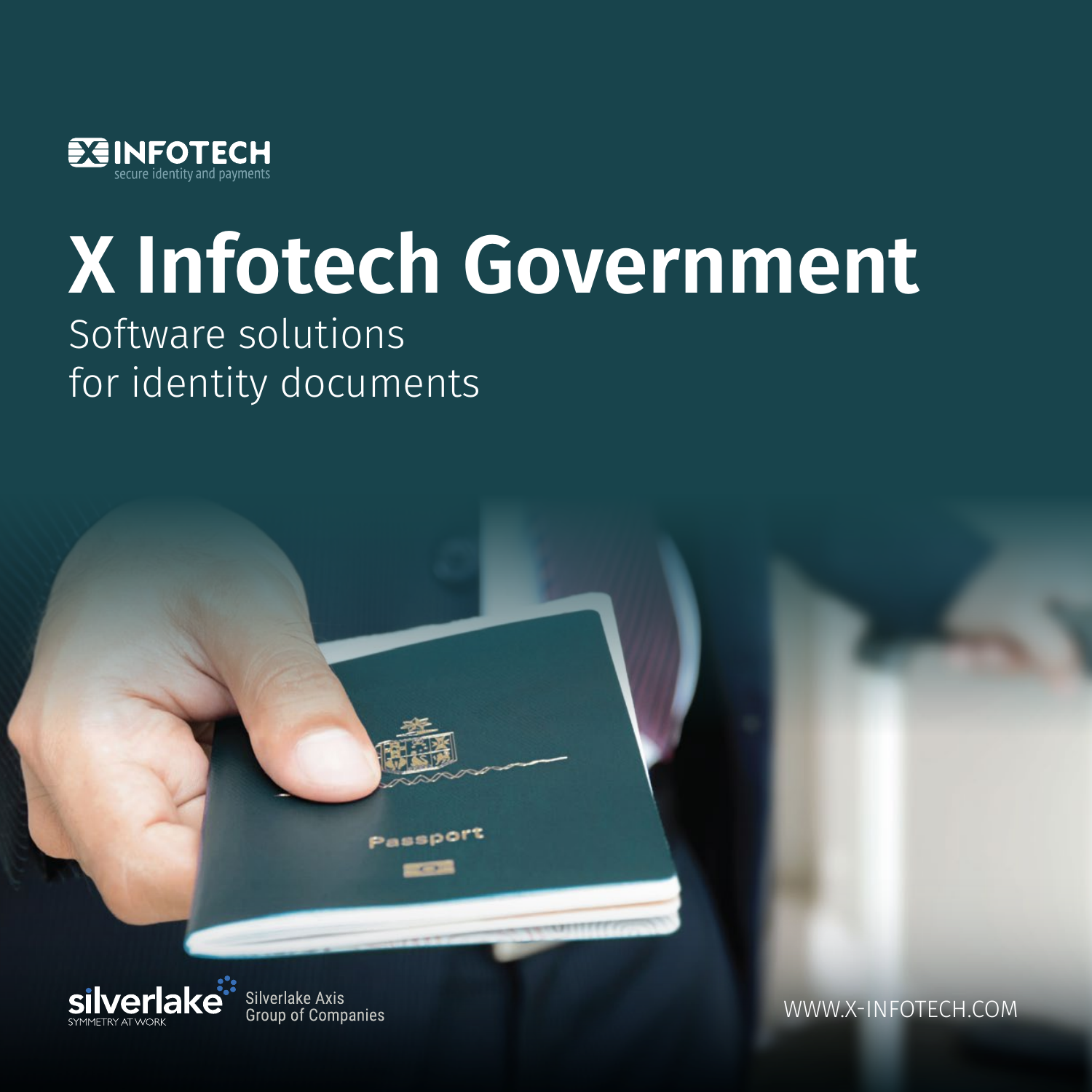## Complete lifecycle of identity documents



## Our Products

| <b>Citizen</b><br><b>Identity</b> | <b>Document</b><br>Personalization | <b>Process</b><br><b>Management</b> | <b>PKI</b>                                            | Digital ID<br>platform |
|-----------------------------------|------------------------------------|-------------------------------------|-------------------------------------------------------|------------------------|
| · Biometric Enrolment             | · ICAO Data Preparation            | · Case Management                   | • Country Signing<br>Certification Authority (CSCA)   | · Digital ID           |
| · Identity Management             | · Key Management System            | • Document Lifecycle Management     | · Document Signer (DS)                                | · Digital Onboarding   |
| $\cdot$ AFIS/ABIS                 | · Chip Encoding                    | • Quality Assurance                 | · Country Verifying<br>Certification Authority (CVCA) | • Secure Mobile-ID     |
| · Biometric Verification          | · Secure PIN Manager               | • Document Verification             |                                                       |                        |
|                                   | • Production Management            | · Document Issuance                 | • Document Verifier (DV)                              |                        |
|                                   |                                    |                                     | · Terminal Control Center (TCC)                       |                        |
|                                   | · Instant Issuing                  |                                     | · Single Point of Contact (SPOC)                      |                        |
|                                   | · Stock Management                 |                                     | • National Public                                     |                        |

## **Solutions Benefits**

- Flexible
- Easy to integrate and modify
- Vendor independent
- Possible to extend functionality
- Secure and industry-proven

## **Our Customers**

Governmental organizations responsible for identity management and issuance of

Key Directory (nPKD)

- ePassports and eID cards
- Social cards
- Health cards
- Driver's licenses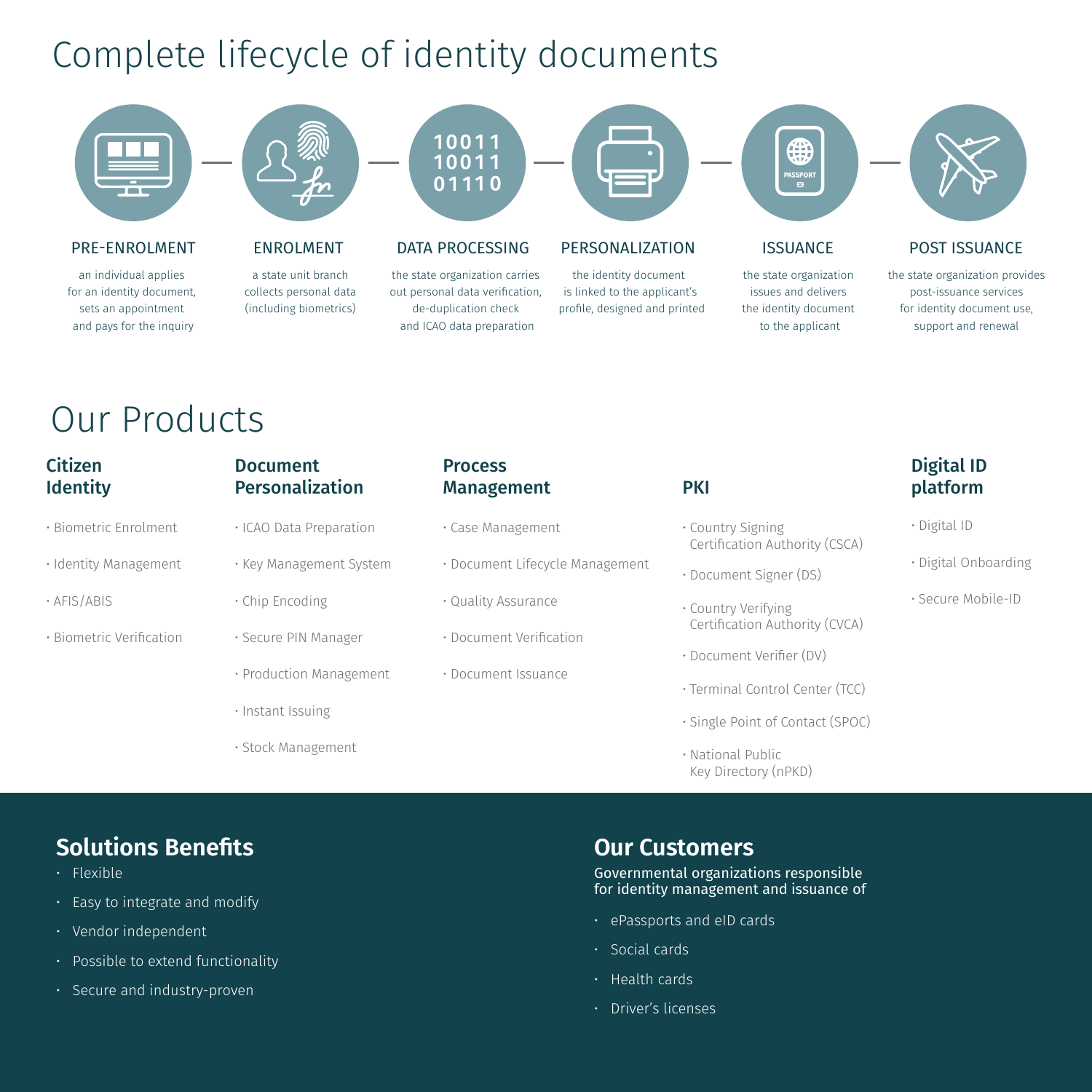## Citizen Identity

## **Enrolment**

X Infotech Enrolment is a sotware solution for capturing personal data – both demographic and biometric data (fingerprints, facial image, and handwritten signature). The comprehensive solution supports all aspects of desktop and mobile workstations for enrolment at central and remote locations. Prior to the enrolment stage, the easy-to-use system can be integrated with self-service portals for an electronic identity document application.

The efficiency of a biometric system entirely depends on the quality of biometric data, X Infotech offers an integrated quality control component to capture high-quality biometric data in line with the industry standards and the best practices.

## **Features**

- Scalable enrolment to adjust the type of data captured and ensure compatibility with different AFIS/ABIS.
- Effective process control to lower the risk of human error (automated quality validation).
- Highly secured environment with access control, data encryption and communication via secured communication channels.
- Flexible integration with a central database for customized data synchronization, validation and export.
- Vendor independent platform to give greater flexibility in the selection of hardware.

## **Standard Enrolment Process**



## **Identity Management**

X Infotech Identity Management handles customer identity management based on biometric data. The comprehensive solution consists of a biometric registry, a verification service to perform biometric verification 1:1 or 1:F as well as a capability to integrate with different biometric search engines AFIS/ABIS systems.

The Identity Management solution provides a graphical user interface (GUI) for identity managers who control and resolve identity conflicts (e.g. duplicated records, people with similar biometric data etc.).

## **Features**

- Flexible and configurable interface for identity management.
- Integrated data storage for various biometric modalities (e.g. face, fingerprint, iris etc.).
- Additional level of security against illegal access to sensitive data.
- Unlimited expansion possibilities to address evolving client.
- Vendor independent platform to give greater flexibility and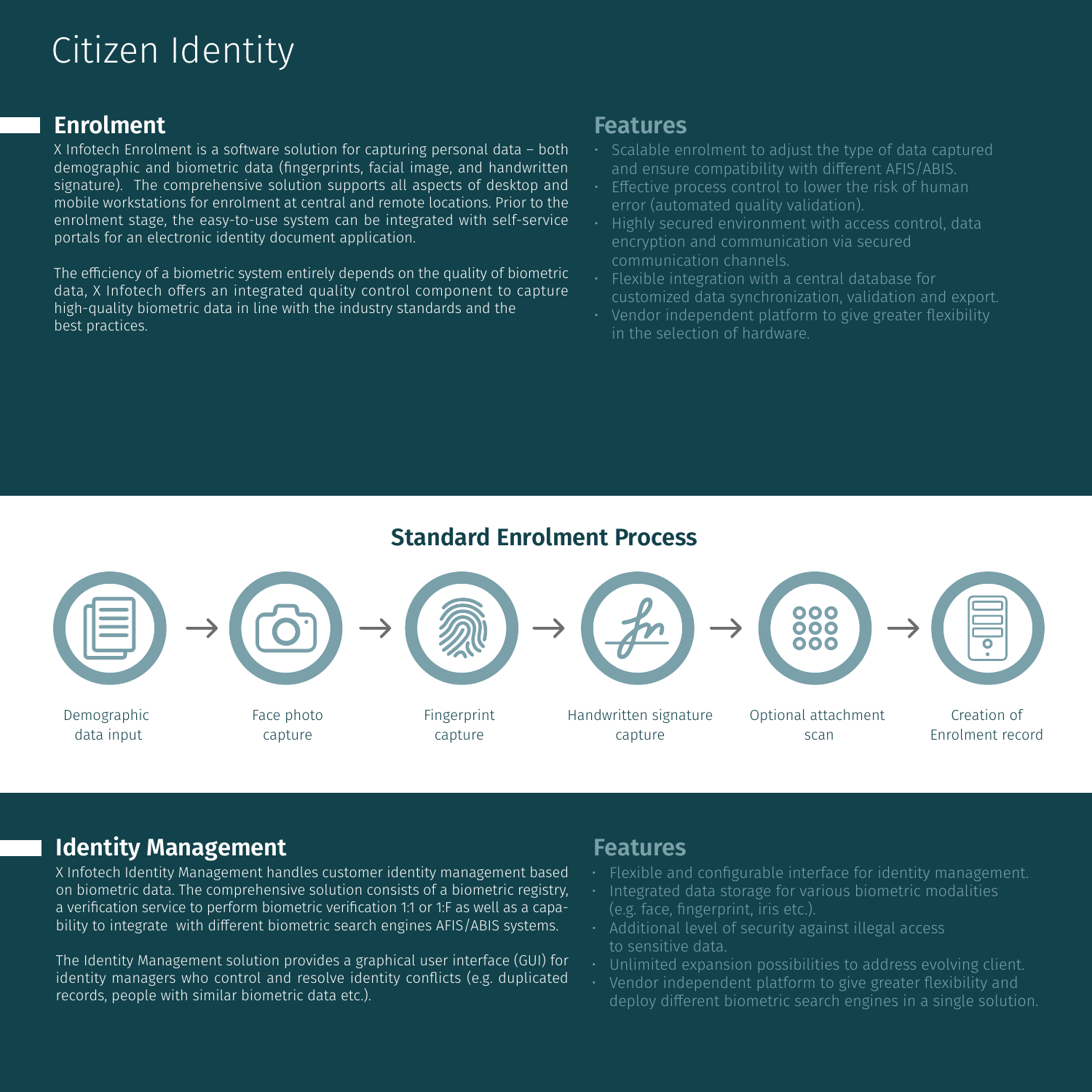## Citizen Identity

## **AFIS / ABIS**

X Infotech AFIS/ABIS is a biometric authentication solution which provides fast and precise identity checks on large scale biometric databases.

The ready-to-use software solution provides effective means for identity verification and de-duplication control. It can process, search, store and retrieve biometric templates and records in real time.

X Infotech ABIS is an extension of the Identity Management solution.

## **Features**

- Supports multiple biometric modalities fingerprints, face image, iris.
- High accuracy of matching algorithms ensured in a number of international projects.
- Scalable architecture to increase matching speed (up to 100 000 000 fingerprints per second on server).



## **Biometric Verification**<br> **Example 20**

X Infotech Biometric Verification is a sotware platform that validates the identity of a client based on biometrics such as fingerprints, face recognition and dynamic signatures. Access rights to electronic identity documents are manually granted by an operator or processed through an application.

The vendor-independent solution permits clients to deploy any technology or product for operator workplaces, mobile workstations or mobile devices.

X Infotech Biometric Verification is integrated with the Identity Management solution that serves as a centralised biometric data storage facility and processes all verification requests.

- Flexible deployment to support verification of multiple
- $\cdot$  Scalable solution to adjust necessary data fields (personal data - ID number, document number etc.).
- Face liveness detection feature to ensure that the user is a real person.
- Additional level of security against illegal access to sensitive data.
- Compliance with legal requirements, industry practices and recommendations.

## **Deployment Scenarios**



for external applications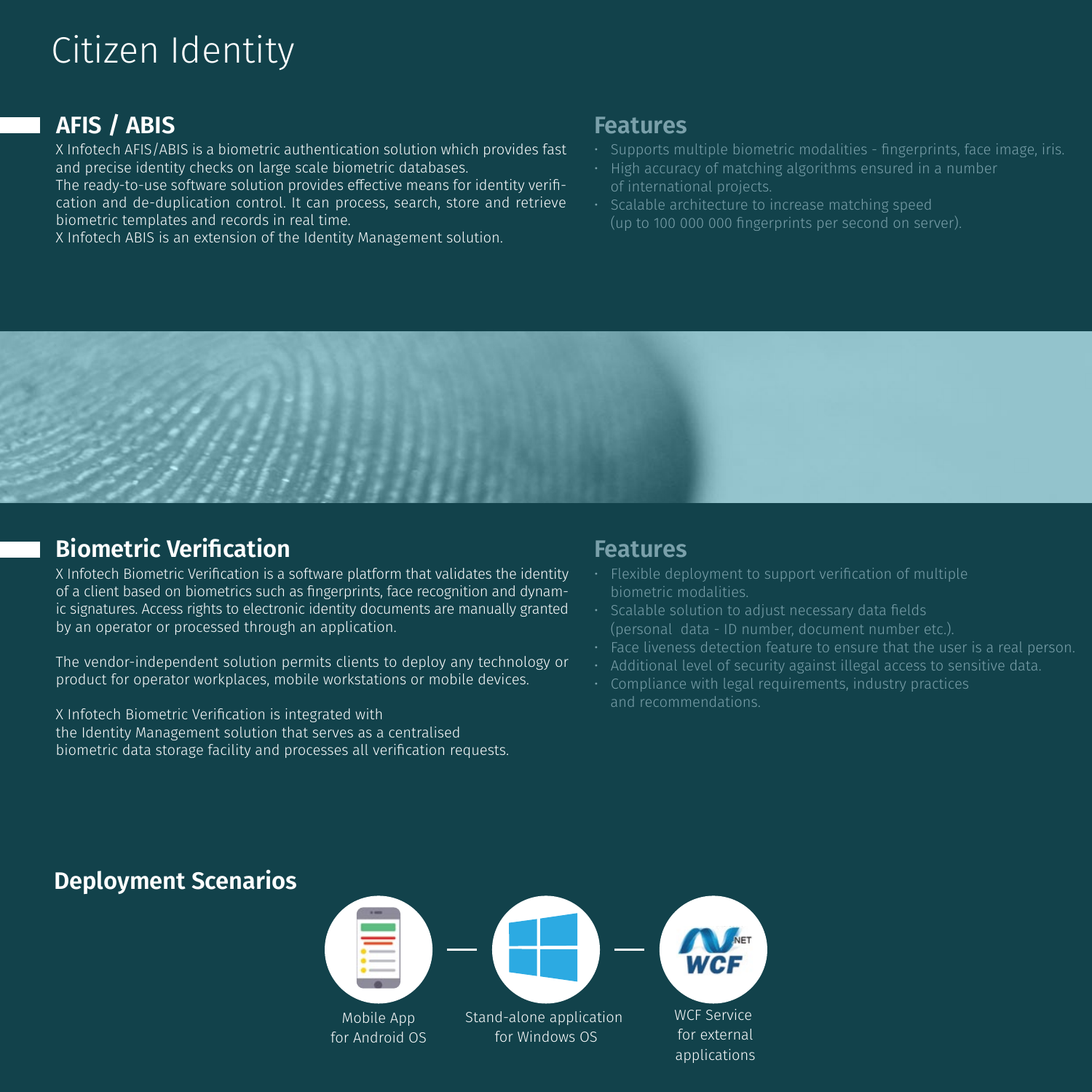## Document Personalization

## **ICAO Data Preparation Features**

X Infotech ICAO Data Preparation performs data preparation for all types of electronic identity documents.

Prior to document personalization, the ICAO Data Preparation receives applications and profile data, keys and certificates from multiple sources. Thereater, data is checked and prepared according to a defined setup.

- Fully automated data preparation solution to enable fast and easy electronic identity document production.
- Flexible functionality to adapt and configure the solution according to customer-specific requirements.
- Compatibility with third parties to permit seamless integration with an existing environment and personalization system.
- User friendly interface to provide effective management of multiple electronic identity documents or personalization profiles.

### **Batch Processing**

Data input and encoding separated by steps User case: high-end personalization machines and multiple personalization bureaus

### **Single Step**

Data preparation and chip encoding in a single step User case: various personalization machines (desktop, mid-range and high-volume)

## **Key Management System Features**

X Infotech Key Management System provides all the necessary functionality for secure generation, handling and transportation of chip personalization keys and certificates. The system manages highly sensitive objectives, in compliance with strict security standards.

All cryptographic calculations are performed by dedicated crypto-processors built in a certified HSM appliance.



- Secure system to support centralized and highly secure management of cryptographic keys.
- Intuitive user interface to permit easy configuration, management and auditing.
- Deployment of Hardware Security Modules (HSMs) to protect sensitive objects and minimize any information loss or breach.
- Open standard architecture to enable and facilitate vendor interoperability.

## **Chip Encoding Features**

X Infotech Chip Encoding receives input data from the Data Preparation solution and virtually carries out chip encoding according to an electronic identity document's profile and following the dedicated scripts.

The solution is based on an open architecture, supporting any chip and personalization equipment. X Infotech Chip Encoding enables chip personalization to be performed simultaneously on multiple small or large-volume personalization machines.

- Flexible infrastructure for easy system integration and configuration.
- Compatibility with third party vendors to support integration with an existing document production platform.
- Extensive facilities to encode contact and contactless chips for any type of electronic identity documents.
- Deployment of transparent inline quality control.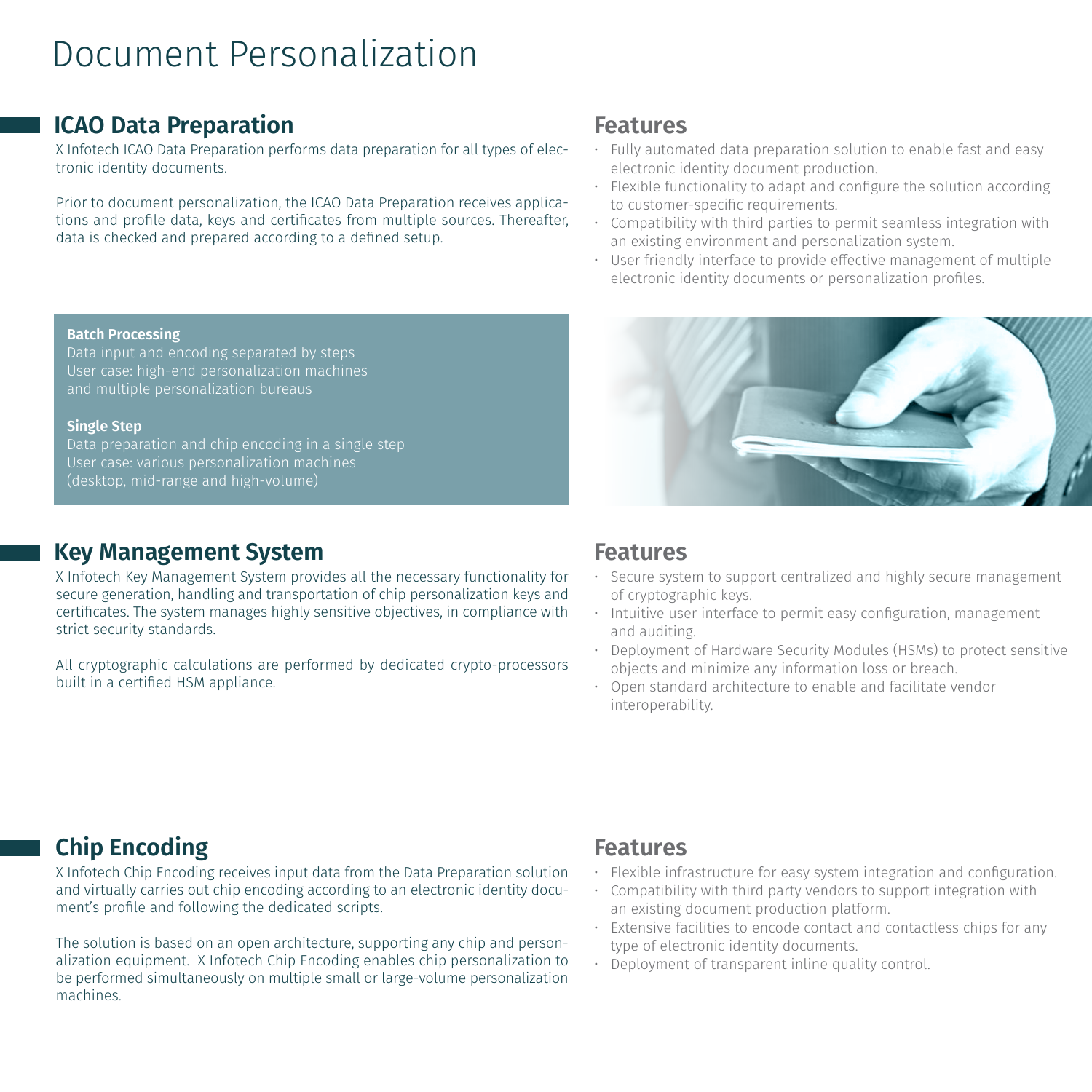## Document Personalization

## **Secure Pin Manager Features**

X Infotech Secure PIN Manager is an all-in-one solution for PIN generation, secure printing of PIN envelopes and PIN Tabs as well as different modes for PIN distribution. The flexible infrastructure permits PIN distribution and synchronization between multiple systems. The PIN management solution implements strict access control and secured communication channels for data transmission.

- Secure system to provide multiple PIN and PUK value generation.
- Flexible choice for PIN printing: remote or on-site facility.
- PIN block generation and encryption, supporting the best known PIN block formats.
- Compatibility with third party vendors to support different data preparation solutions.



## **Production Management Features**

X Infotech Production Management enables governments to manage the complete production process of electronic identity documents.

The modular system offers advanced monitoring and workflow management features, supporting the entire production lifecycle - data retrieval, data preparation, quality control, stock management and distribution management. The open and module architecture permits clients to extend and configure production flow according to their specific project needs and requirements from third party systems and hardware vendors.

### **Remote printing**

secret codes are generated in the head office, transferred to

**Local PIN printing** secret codes are generated on a local HSM

- Complete production management of electronic identity documents from data import to stock management and reporting.
- Production monitoring in order to control the distribution of requests to personalization machines.
- Superior quality control for validating graphical (images, barcodes, MRZ, etc.) and electrical personalization (in line with ICAO specifications).
- Support for mag-stripe, contact and contactless chips, third-party equipment and systems.

## **Stock Management Features**

X Infotech Stock Management provides complete tracking of blank, printed and damaged Passports, Driver Licenses, ID cards and other travel documents. The sotware solution is integrated with the Production Management and Instant Issuing solutions, providing numerous event registration facilities.

The system keeps a complete history of each movement between stock locations. The easy to use client interface provides the functionality to import or manually input products, customize the system, and manage customers and stock locations in compliance with strict regulations.

- Flexible configuration for stock, workflow and products via graphical user interface, without programming.
- Document production tracking in real time by product type, customer, serial number, stock location, date or any custom product attribute.
- Complete stock tracking down to actual location and status of an individual document.
- Complete document movement audit log.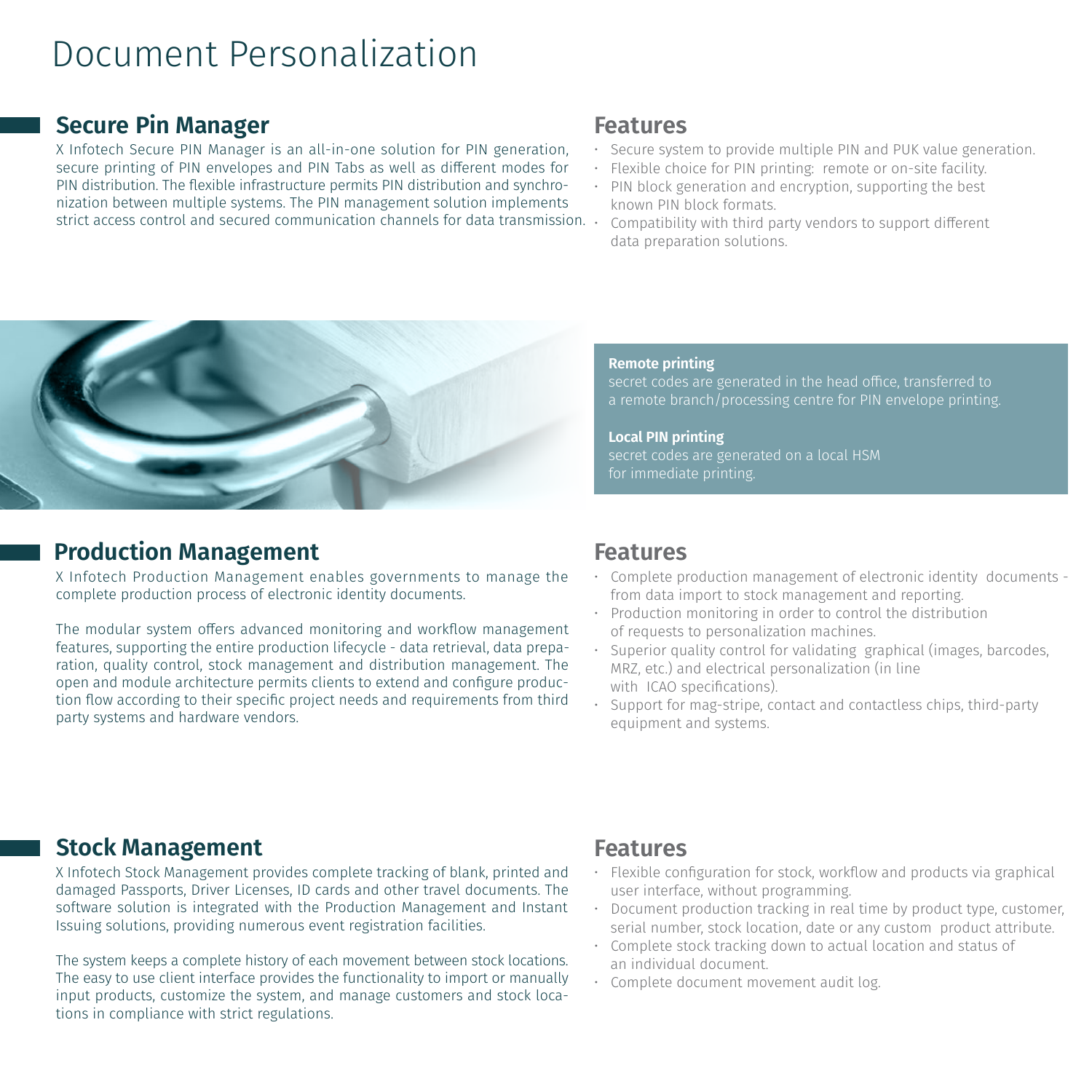## **Instant Issuing**

X Infotech Instant Issuing is a comprehensive solution that permits government to offer on-site issuance of electronic identity documents.

The Instant Issuing solution consists of several X Infotech components, including data preparation, document personalization, cryptographic processing and chip encoding. The user-friendly interface permits operators to design and produce fully operable electronic identity documents within a few minutes, delivering maximum convenience and benefits for citizens.

## **Features**

- Support for contact or contactless chips, various document/card types and applications.
- Flexible architecture for easy integration within an existing infrastructure and third party hardware.
- High level of security centralized management of cryptographic keys.
- Advanced Monitoring to generate reports at every step of the personalization process.

## Process Management

### **Case Management Case Analysis Case Management** Case Teatures

X Infotech Case Management is a centralized solution for data and application management. The functionality of the sotware solution includes data collection, validation, and verification in different systems as well as data delivery to a personalization centre for electronic identity document production and issuance.

The Case Management solution stores a person's application with personal details, biometric enrolment records, electronic identity document status and other attachments received during the application process. The operator can search, view and report on applications and issued electronic identity documents via web.

- Flexibility to support unlimited number of enrolment record types.
- Customizable application workflow and Web interface for demographic data collection.
- and enrolment data.
- Automated data verification and validation with third party systems (Blacklists, AFIS, Personalization system, National Register, etc.).

## **Document Lifecycle Management** Features

X Infotech Document Lifecycle Management handles the entire lifecycle of e-ID documents, starting from data preparation and application personalization to post-issuance activities - issuing, re-issuing, blocking and unblocking PINs and final revocation of electronic identity documents.

The open and modular architecture gives clients unlimited flexibility to support present and future requirements – new extensions and integration with third-party solutions.

- Complete document lifecycle management from the application stage to post-issuance activities.
- Multiple security mechanisms to control access rights, including 4-eye principle.
- Ability to interact via multiple communications channels.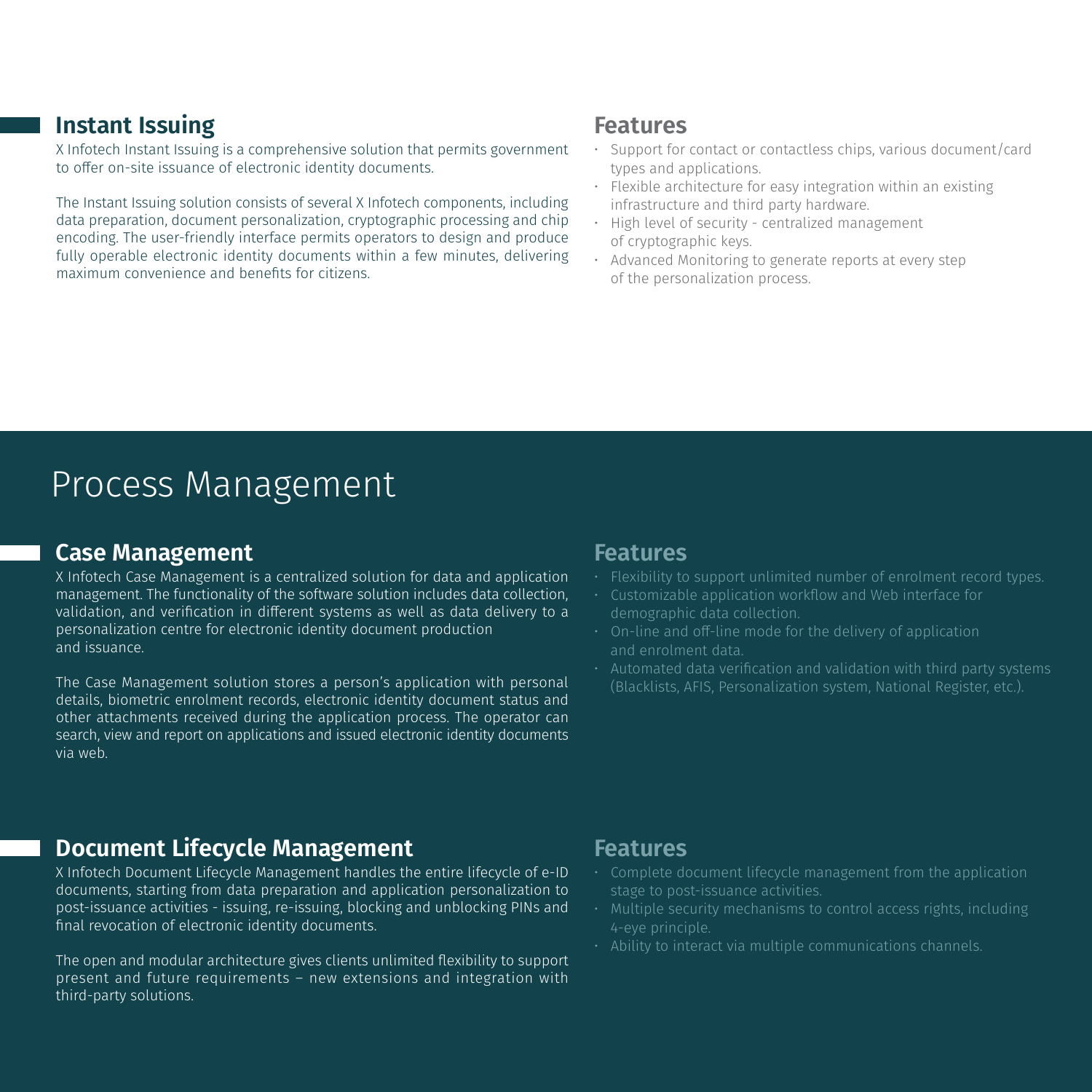## Process Management

## **Quality Assurance** *Cuality Assurance Features*

X Infotech Quality Assurance is a quality control module for validating electronic identity documents. X Infotech solution ensures a visual scan of a document/smart card as well as reads data on the chip.

The vendor independent solution permits integration into third party production management platforms and various document readers.

- Fast validation and data checks for produced smart cards and e-ID documents.
- Flexible integration with the Production Management System and Public Key infrastructure (DVCA, CSCA etc.).
- Hardware independent solution to support easy integration with various document readers.
- International standard-compliant module to establish an easy interface with external systems.

## **E-document Verification Example 20 Features**

X Infotech eDocument Verification is a mobile application for reading and verifying embedded RFID chip data on driver's licenses, passports, eID and other ICAO 9303 compliant identity documents.

This portable solution permits police, immigration officers and civil servants to conduct document checks at any time and place. It verifies data authenticity and the identity of a document holder, comparing the photo and fingerprints.

- Improved verification of ICAO 9303 compliant documents: ePassports, eID, Driver licenses.
- Support for various data access control methods (BAC, SAC, EAC).
- Reading of an MRZ zone for Machine Readable Travel Documents.

### **Deployment Scenario – NFC enabled devices**

- $\overline{\cdot}$  Smartphones
- 

### **Integration with External Systems**

- System for driver violation records
- Terminal control centre
- Border control system

## **Document Issuance** *Features*

X Infotech Document Issuance is a sotware solution for biometric verification against the data stored on an e-ID document. This solution supports any document reader or biometric capture device, enabling flexible integration with the core business system for data retrieval and document activation.

X Infotech Document Issuance guarantees easy integration with X Infotech or third party Public Key Infrastructure (PKI) for document verification and access control (BAC, EAC, and SAC).

- Easy integration with PKI infrastructure (CVCA, Document verifier) and an existing business system.
- Compliance with ICAO document access control standards (BAC, SAC, EAC).
- $\cdot$  Vendor independent solution for deploying different document readers and biometric capture devices.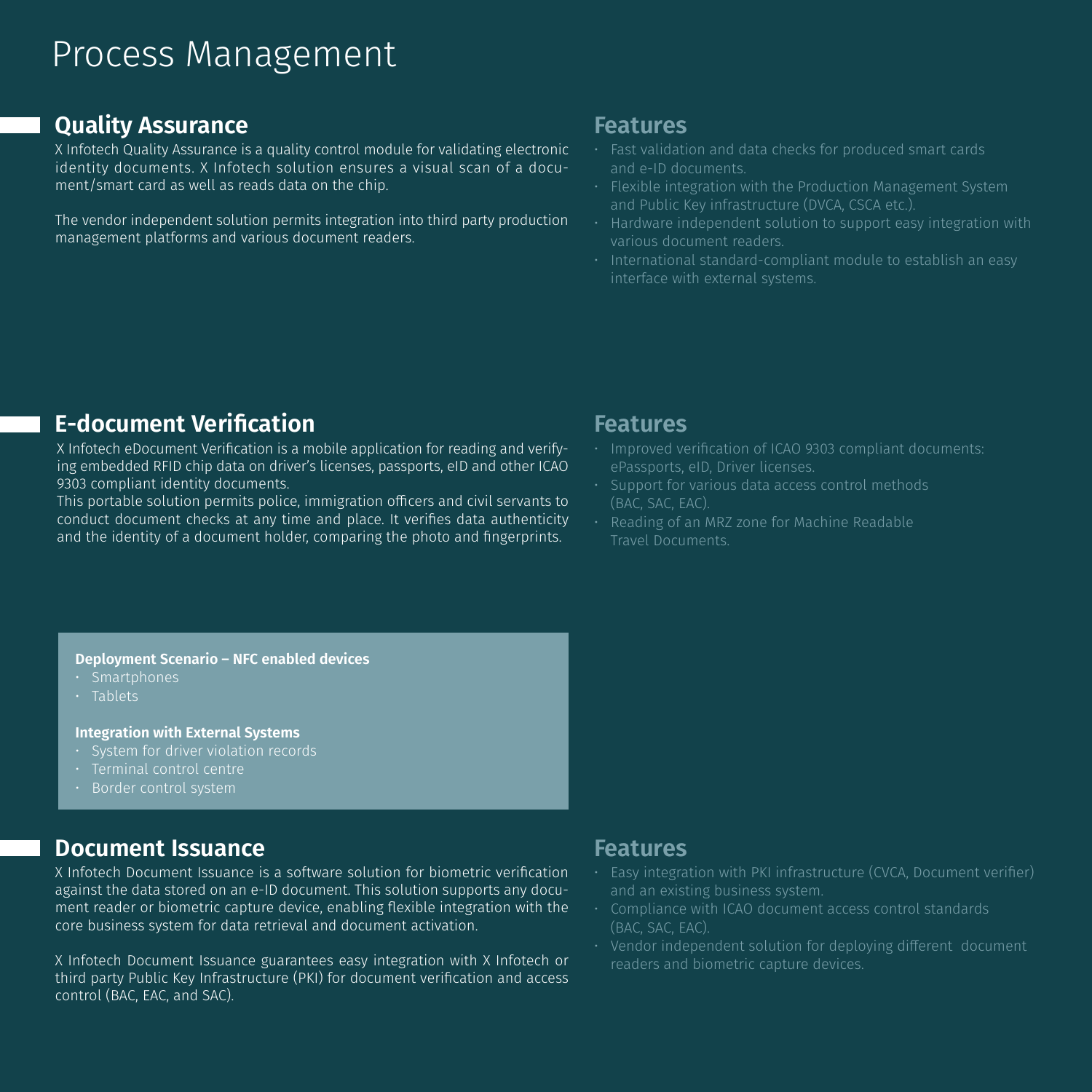## **Country Signing Certification Authority (CSCA) Features**

X Infotech CSCA is a PKI solution that issues public key certificates for one or more Document Signers and optionally for other entities such as Master List Signers. The CSCA stores private keys in a HSM cryptographic device and operates in an offline environment highly protected from any outside or unauthorized access.

- CSCA certificates and key profiles are compliant to ICAO 9303 specification.
- Key Pair generation and protection by HSM cryptographic devices.
- Graphical User Interface for configuration, management and auditing.
- Supports multiple CSCA dedicated to different document types.
- Flexible User Access Control policies (m-of-n).



## **Document Signer (DS)** Features

X Infotech DS is a PKI solution that digitally signs data on electronic documents. A digital signature ensures integrity and authenticity of a document. In turn, it is validated using a CSCA certificate during Passive Authentication to confirm that the chip data is authentic to the issuing state.

- DS certificates and key profiles are in full compliancewith ICAO 9303 specification.
- Key Pair generation and protection by HSM cryptographic devices.
- Graphical User Interface for configuration, management and auditing.
- Integration with Personalisation Solution to simplify infrastructure and reduce cost.

## **Country Verifying Certification Authority (CVCA) Features**

X Infotech CVCA is a national PKI trust point that authorizes domestic and foreign Document Verifiers (DVs) to access sensitive data from electronic documents like fingerprints or iris biometrics to which access is protected via Extended Access Control (EAC).

The CVCA stores private keys in a HSM cryptographic device and operates in an offline environment highly protected from any outside or unauthorized access.

- CVCA certificates and key profiles are in full compliance with BSI TR03110 technical guidelines.
- Key Pair generation and protection by HSM cryptographic devices.
- Graphical User Interface for configuration, management nand auditing.
- Flexible User Access Control policies (m-of-n).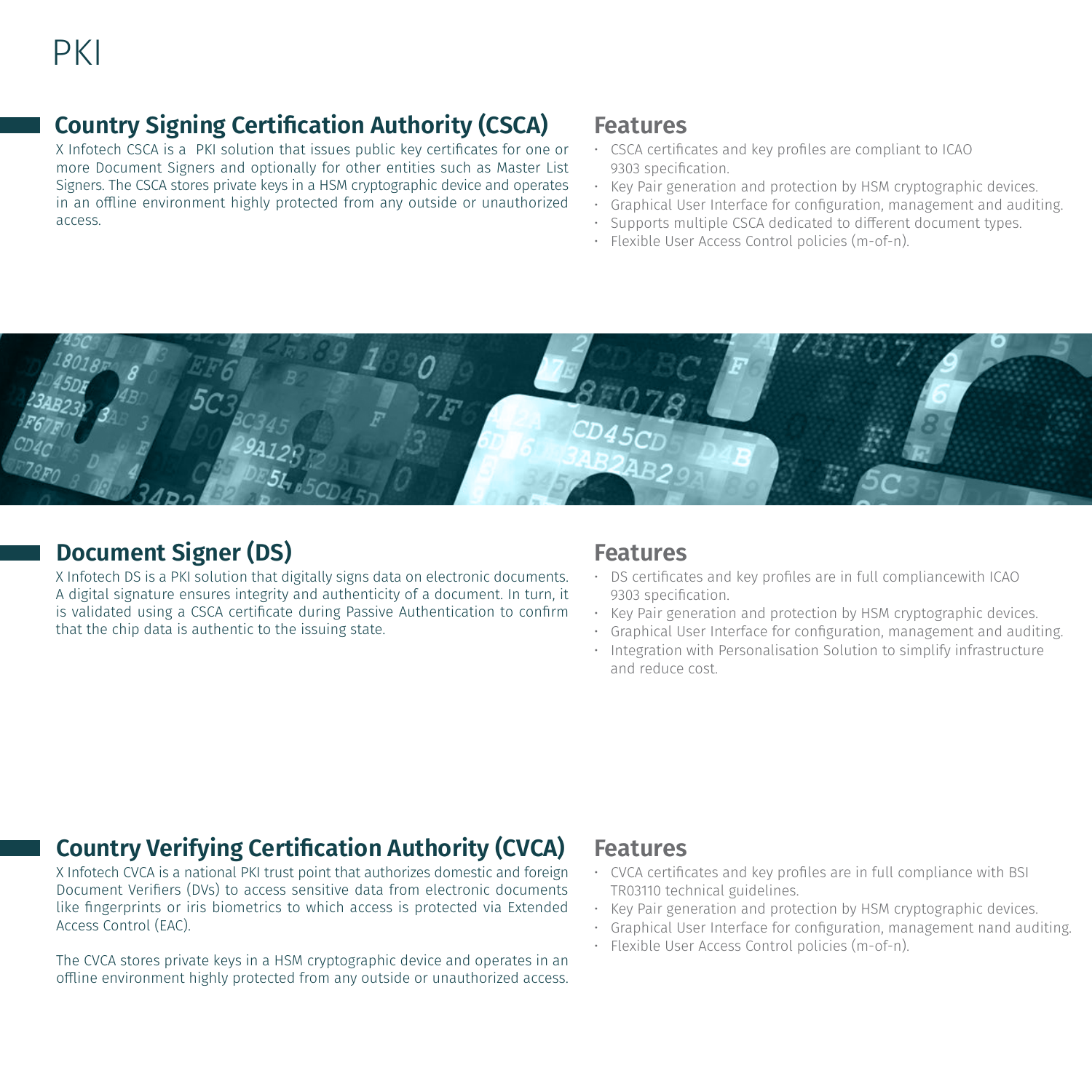## **Document Verifier (DV) Features**

X Infotech DV is a PKI solution that determines which Inspection System (IS) will get authorization to read sensitive data like fingerprints or iris biometrics from electronic documents with EAC protection.

Document Verifier requests and obtains Document Verifier certificates from the CVCA of each country whose electronic documents it is authorized to access.

DV issues IS certificates in response to certificate requests from IS. These certificates authorize an IS to access protected sensitive data on electronic document chips.

## **Terminal Control Center (TCC)**

X Infotech TCC solution automates verification of National and Foreign Machine Readable Travel Documents (MRTD) both by manual and fully automated Border Control Inspection Systems. TCC provides a Document Terminal Authentication (TA) service that allows Inspection Systems to access sensitive personal data (fingerprints, iris) on the document's chip and to use advanced mechanisms of biometric authentication. The mechanism is based on the integration with a DV system that issues card verifiable certificates which are valid only for a short time period, typically between 1 day and 1 month.

The TCC solution also provides a Document Passive Authentication service to verify the authenticity of а document by comparing the Document Signer certificate to certificates received from the ICAO PKD or National PKD.

## **Single Point of Contact (SPOC)**

X Infotech SPOC manages exchange of Country Verifying Certification Authority (CVCA) certificates between various countries in order to grant access to sensitive biometric data on ICAO compliant EAC Documents at border control points. EAC PKI architecture is currently the most advanced standard in secure travel documents.

SPOC implements international standards, protocol and certificate management for EAC ePassports in order to exchange DV and CVCA certificates between countries. The solution is compliant with ICAO and BSI standards and guidelines, allowing ease operation and integration with third party systems.

## **National Public Key Directory (nPKD)**

X Infotech nPKD is a PKI solution component that manages electronic document PKI certificates on a national level.

The comprehensive solution acts as a central broker to manage exchange of Document PKI certificates and certificate revocation lists on a country level. It creates a centralized database of document certificates received from multiple sources such a CSCA, ICAO PKD and Foreign nPKD systems.

- DV certificates and key profiles are in compliance with BSI-EAC and BSI TR-03139.
- Operates in compliance with BSI TR-03129 protocols.
- Key Pair generation and protection by HSM cryptographic devices.
- Graphical User Interface for configuration, management and auditing.

## **Features**

- Automatic and manual Integration with the PKI DV Systems for issuance of IS certificates.
- Automatic and manual Integration with N-PKD Systems for obtaining Document Certificates.
- IS Key Management in HSM.
- Compliance with international standards BSI TR-03129 and ICOA 9303.
- Supports EAC PKI certificates and certificate requests in compliance to BSI TR-03110 v2.1.
- Supports CSCA/CSCA Link/DS/MLS certificates/CRLs in compliance to ICAO 9303 7th and earlier.

## **Features**

- Online and manual Integration with the PKI DV Systems for management of DV certificates.
- Integration with the PKI CVCA Systems for signing DV certificates.
- Online communication with Foreign SPOC Systems to exchange the data.
- Interface to foreign SPOC system is protected by SPOC CA certificate.
- Compliance with international standards BSI TR-03129, ICOA 9303 and CSN 36 9791:2009.

## **Features**

- Centralized storage of the CSCA, CSCA link certificates, DS, MLS, CRLs and Master Lists.
- Management and validation of stored data.
- Multiple Master List profiles.
- Key pair generation and protection by HSM cryptographic devices.
- Graphical User Interface with role based access control for system configuration, management and auditing.
- Compliance with standards BSI TR-03129 and ICAO 9303 7th for MLs.
- Interfaces to distribute the PKI data for PA in compliance to BSI TR-03129.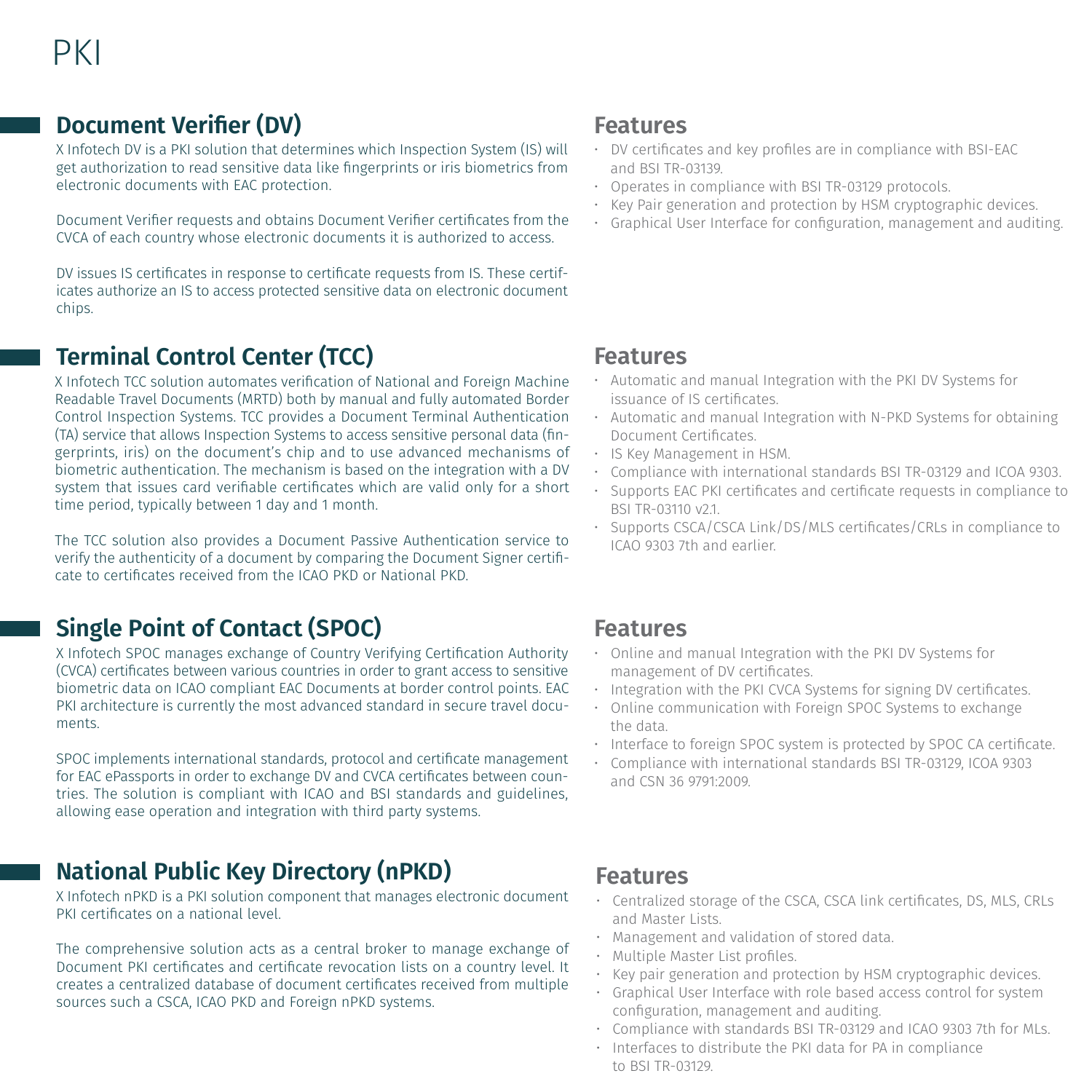## Digital ID platform

## **Digital ID**

Digital ID is the solution that derives credentials from physical ID documents (passport, ID card) in a mobile device. Digital ID is an extension to physical documents, a Virtual ID linked to a mobile device.

### **Features**

- Additional income from existing eIDs and Biometric database
- Revenue from service providing to business
- Administrative cost reduction
- Immediate control over emergency situations
- Targeted assistance to citizens
- $\cdot$  Crime prevention and combatting
- Enhanced digital security
- National competitiveness at international market
- Service time reduction
- $\cdot$  24/7 real time access to e-services and financial tools
- Instant remote access for business and citizens

## **Digital onboarding**

Digital onboarding is a convenient and effective way to enrol new customer. With the right onboarding process the bank can increase operational efficiency and reduce costs, mitigate risks and ensure compliance, enhance customer engagement and communications.

Along with Digital Onboarding Solution, X Infotech offers Video Customer Identification Product perfectly aimed to optimize daily services and to reduce in-line waiting time for customers.

### **Features**

- Better customer engagement.
- Secure digital process of enrolment.
- Applicability of captured data for future daily digital customer authentication.
- Improved customer experience.
- Faster access to banking services.
- Possibility to switch between in-branch and online onboarding.
- Reduce paper usage and document loss.
- Reduced cost-to-serve.
- Minimization of fraud and human error.
- $\cdot$  Improved operational effectiveness and efficiency.
- Reduced failed client acquisition.
- Data application for Strong Customer Authentication in daily digital operations.

## **Secure Mobile-ID**

X Infotech Secure Mobile-ID is a PKI-based solution for digital authentication and digital signing via Secure Mobile-ID app installed on smartphone or tablet device.

## **Features**

- Unique user experience real-time instant access to digital services, easy-take for customers.
- High level of security PKI and cryptographic schemes are used.
- Strong KYC tool enhancing security of real-time payment and transaction platforms.
- Solution can be used for provisioning qualified trust service and creation of qualified electronic signatures and solution meets the requirements set for qualified electronic signature creation device.
- $\cdot$  Single solution for multi-purpose authentication banking, payments, online shopping, eGovernment.
- No special-purpose hardware is needed.
- Multiple device support.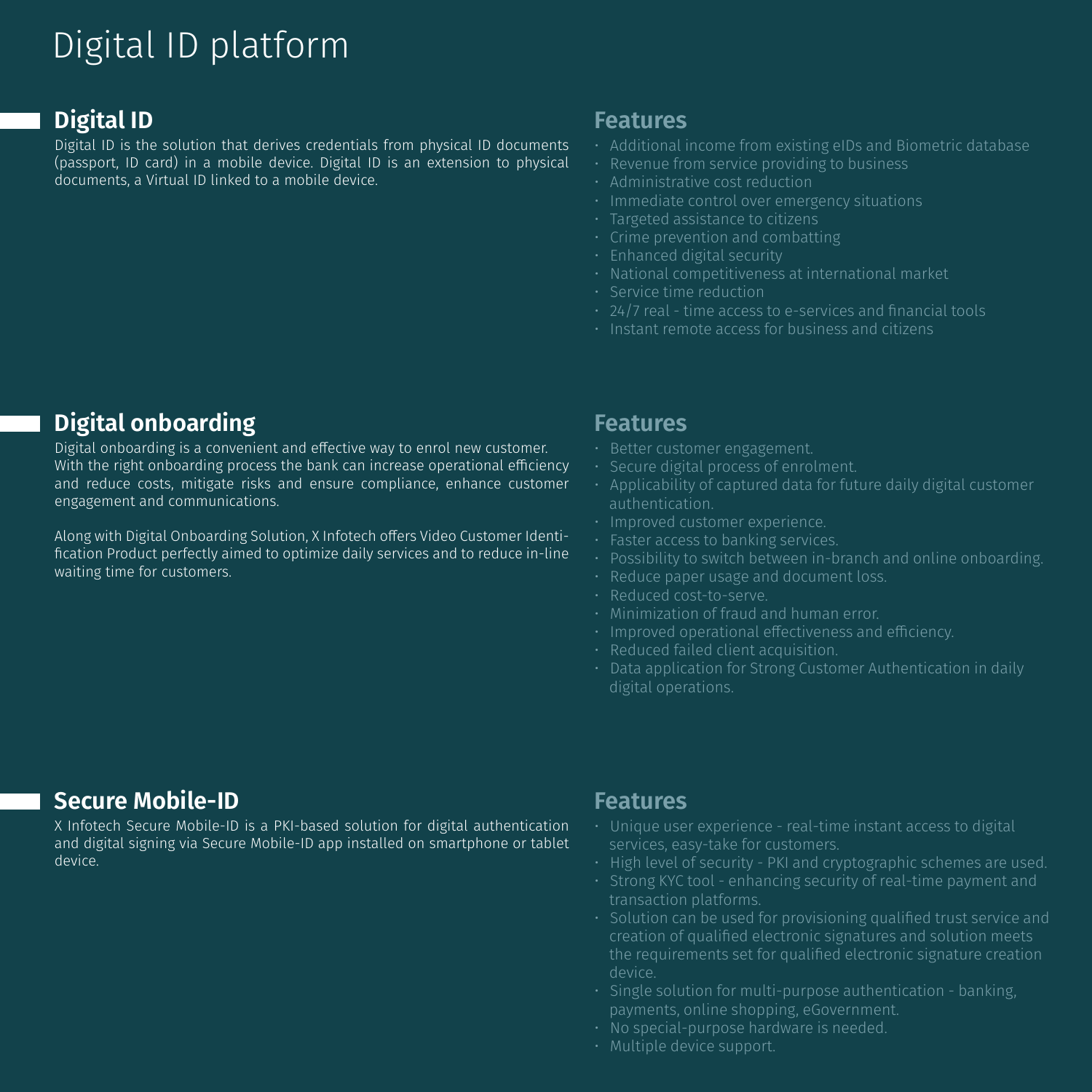## Selected Government eID projects



## Social card projects











Kenya (Equity Bank) Kenya Kenya Latvia







Egypt

Kenya (Equity Bank)

(Equity Bank)

Latvia